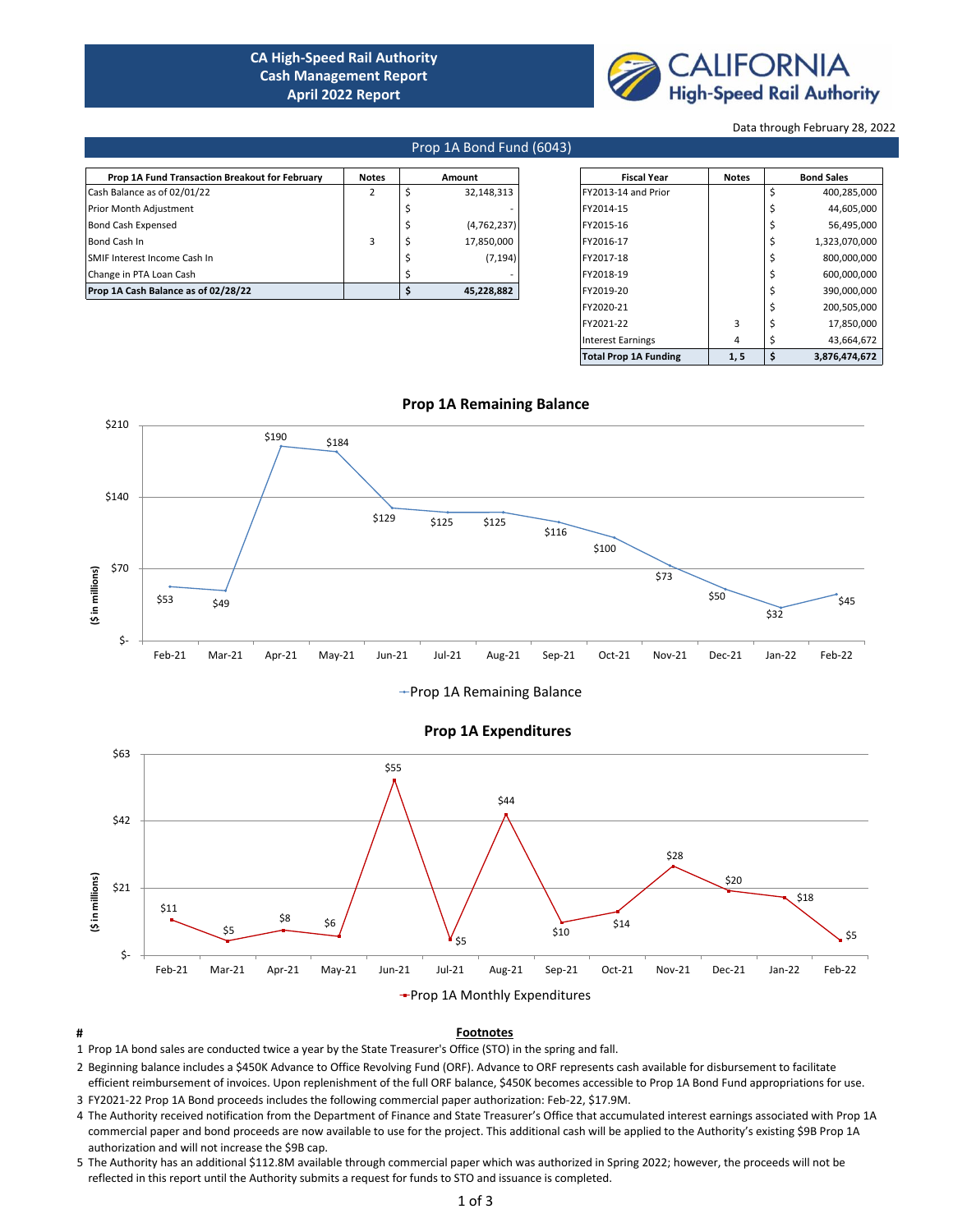# **CA High-Speed Rail Authority Cash Management Report April 2022 Report**



Data through February 28, 2022

#### Cap and Trade Fund (3228)

| <b>Notes</b> | Amount        | <b>Fiscal Year</b>               | <b>Notes</b> |                                      | Proceeds     |
|--------------|---------------|----------------------------------|--------------|--------------------------------------|--------------|
|              | 1,623,523,280 | 2014-15 Budget Act Appropriation |              |                                      | 250,000,000  |
|              |               |                                  |              |                                      | (12,056,000) |
|              |               | Budget Act of 2014               |              |                                      | 400,000,000  |
|              |               | Subtotal                         |              |                                      | 637,944,000  |
|              |               | FY2015-16                        |              |                                      | 459,278,000  |
|              |               | FY2016-17                        |              |                                      | 220,882,000  |
|              |               | FY2017-18                        |              |                                      | 707,555,000  |
|              | 1,485,243,028 | FY2018-19                        |              |                                      | 786,666,000  |
|              |               | (138, 280, 252)                  |              | 2014-15 Budget Act Approp. Reversion |              |

| <b>Fiscal Year</b>                   | <b>Notes</b> |    | <b>Proceeds</b> |  |  |
|--------------------------------------|--------------|----|-----------------|--|--|
| 2014-15 Budget Act Appropriation     |              | \$ | 250,000,000     |  |  |
| 2014-15 Budget Act Approp. Reversion |              | \$ | (12,056,000)    |  |  |
| Budget Act of 2014                   |              | \$ | 400,000,000     |  |  |
| Subtotal                             |              | \$ | 637,944,000     |  |  |
| FY2015-16                            |              | \$ | 459,278,000     |  |  |
| FY2016-17                            |              | Ś  | 220,882,000     |  |  |
| FY2017-18                            |              | Ś  | 707,555,000     |  |  |
| FY2018-19                            |              | \$ | 786,666,000     |  |  |
| FY2019-20                            |              | \$ | 488,581,000     |  |  |
| FY2020-21                            |              | Ś  | 419,012,000     |  |  |
| <b>Current Fiscal Year</b>           | 3,4          | \$ | 480,704,000     |  |  |
| Subtotal                             |              | Ś  | 3,562,678,000   |  |  |
| <b>Total Cap and Trade Funding</b>   | 1,4          | \$ | 4.200.622.000   |  |  |



-Cap and Trade Remaining Balance

#### **Cap and Trade Expenditures**



#### **# Footnotes**

- 1 Cap and Trade auctions occur quarterly (Aug, Nov, Feb, May) and are subject to administrative adjustments by the Department of Finance (e.g. foreign exchange rate and state operation adjustments). Total Cap and Trade Funding includes Budget Act Appropriations, auction proceeds, and state operations spending authority.
- 2 Beginning balance includes a \$10M Advance to ORF. The ORF represents cash available for disbursement to facilitate efficient reimbursement of invoices. Upon replenishment of the full ORF balance, \$10M becomes accessible to Cap and Trade Fund appropriations for use.
- 3 FY2021-22 Cap and Trade funding includes the following executive order amounts: May-21, \$228.9M; Jul-21, \$103K (State Ops); and Aug-21 \$251.7M.
- 4 The Nov-21 and Feb-22 Cap and Trade auction proceeds are estimated at \$319.9M and \$243.7M, respectively. The Authority's final share of proceeds is subject to administrative adjustments (e.g. fire fee, manufacturing tax exemption offsets, and foreign exchange). This report will be updated once the journal entries have been completed by State Controller's Office.